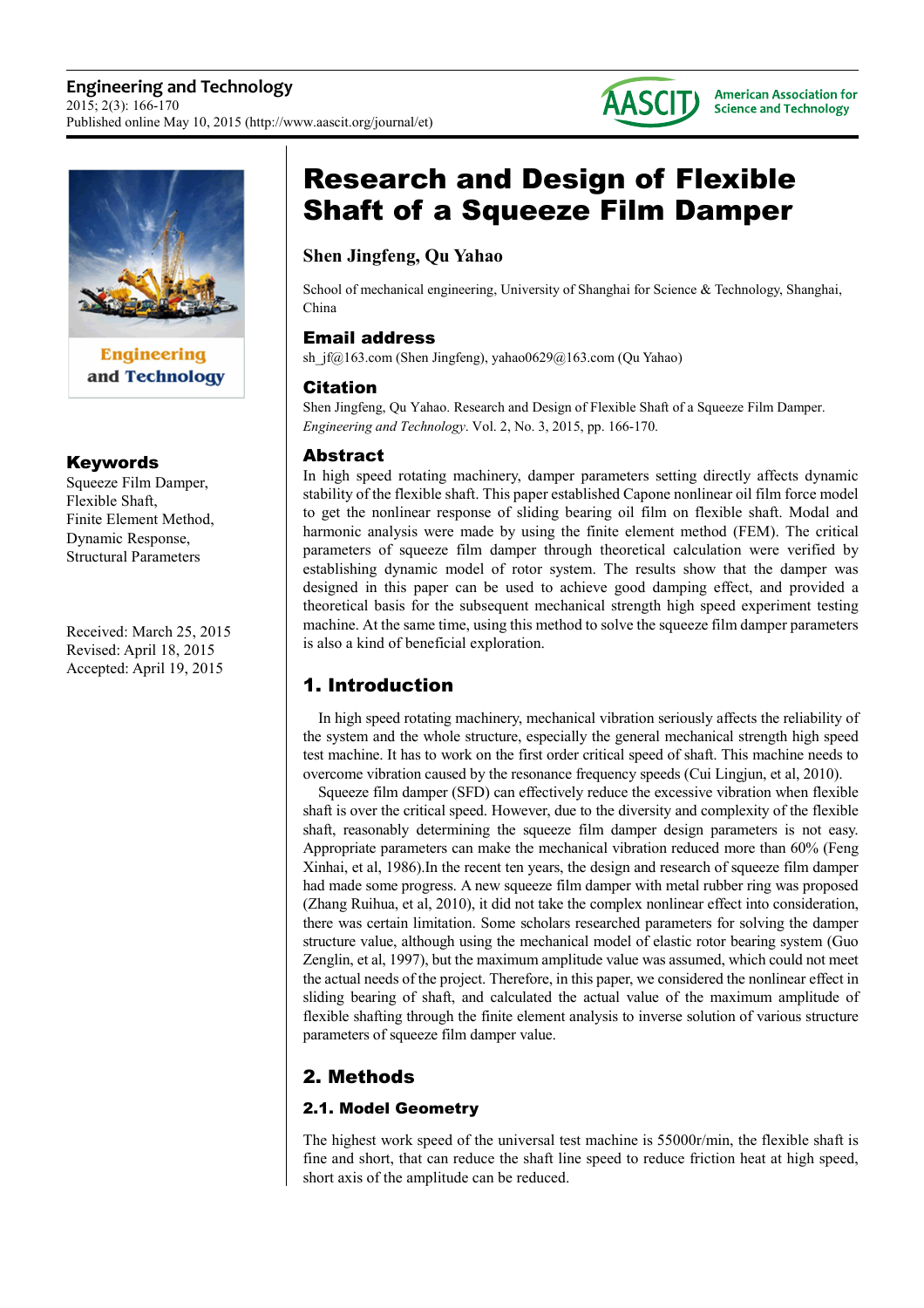According to the above requirements and practice experience, flexible shaft adopts 40CrNi material, the density is 8000kg/m3, the elastic modulus is 195000MPa, Poisson's ratio is 0.3, the diameter size is10mm, length is 200mm. The 3D entity model of flexible shaft is established by using Solid Works 3D modeling software, see figure 1. The red parts of the figure are the installation areas of sliding bearing.



*Figure 1. The 3D solid model of flexible shaft.* 

#### 2.2. The Spindle Modal Analysis

Modal analysis determines the inherent frequency and vibration type of flexible shaft, the calculation of vibration frequency  $\omega_i$  and modal  $\vartheta_i$  is:

$$
([K] - \omega_i^2 [M]) \{v_i\} = 0 \tag{1}
$$

Where:[K] is the stiffness matrix; [M] is the mass matrix.This equation uses the modal module of ANSYS Workbench and the subspace iteration method. To simplify the analysis model, the oil film force amplitude is equivalent to spring stiffness for loading constraints, and boundary conditions are given in terms of the fixed constraints on two end faces offlexible shaft. At last,we can get four order natural frequency of the flexible shaft.

#### 2.3. The Spindle Harmonic Response Analysis

Analysis can be used to determine the structure of the steady state in the sinusoidal excitation response of harmonic response, thus verifying if the structure can successfully overcome harmful effects caused by resonance and fatigue. The motion equation for the harmonic response analysis is:

$$
(-\omega^2 [M] + i\omega [C] + [K])({\lbrace \partial_1 \rbrace} + i{\lbrace \partial_2 \rbrace}) = ({\lbrace F_1 \rbrace} + i{\lbrace F_2 \rbrace})
$$
 (2)

Where: [C] is the damping matrix;  $v_1^{\delta}$  is the real part of the displacement;  $\vartheta_2$  is the imaginary;  $F_1$  is the real part of the excitation force;  $F_2$  is the imaginary.

#### 2.4. Calculation of Key Parameters of Squeeze Film Damper

According to the characteristics of flexible shaft and squeeze film damper, the radius value of the damper set in this paper is 36mm and the unilateral bearing width is 21mm, the gap can be determined by the following formula:

$$
C = \sqrt[3]{\frac{\mu R L^3 \varepsilon \omega}{K(1 - \varepsilon^2)}}
$$
 (3)

Where:  $\mu = 0.196 N \cdot S / m^2$  is the lubricating oil viscosity coefficient; R is damper radius; L is damper bearing width;  $\varepsilon$ is eccentricity;  $\omega$  is the rotor synchronous frequency; K=160000N/m is damper equivalent support stiffness, it can be obtained from the upper section of the harmonic response.

To verify the reasonableness of damper parameters, the dimensionless bearing parameter B has important effect on the damping evaluation, it can be calculated by the formula:

$$
B = \frac{\mu R L^3}{m \omega_c C^3} \tag{4}
$$

Where:  $\mu$  is lubricating oil dynamic viscosity coefficient; R is damper radius; L is damper bearing width; m is journal quality of vibration;  $\omega_c$  is the first critical speed; C is damper gap.

### 3. Results

Based on the modal analysis, the first four order flexible shaft critical speed was obtained, natural frequency and the corresponding are shown in Table 1.

*Table 1. The natural frequency and critical speed of flexible shaft.* 

| Order number | <b>Natural frequency/Hz</b> | Critical speed/r/min |
|--------------|-----------------------------|----------------------|
|              | 997.91                      | 59874.6              |
|              | 998.04                      | 59882.4              |
|              | 2625.3                      | 157518               |
|              | 2625.6                      | 157536               |

From the data in table 1, we knew that the first order critical speed of spindle was 59874.6r/min, which was much larger than the machine work speed. The first order vibration shape is shown in Figure 2. It shows that the red area is maximum amplitude, while the large amplitude will make the spindle produce plastic deformation or even destruction. Modal vibration significance lies not only in qualitative to see each order vibration shape of the spindle, but also in the response to provide theoretical basis for quantitative harmonic analysis.

The modal superposition method is employed in this paper of the harmonic response analysis of the spindle. The value of excitation force amplitude is 200N, damping coefficient is 0.03, the initial phase is 0, frequency response is  $0 \sim 3800 \text{Hz}$ and divided into 100 sub steps. The force in vibration mode is at the maximum point. The displacement frequency response curve is shown in Figure 3.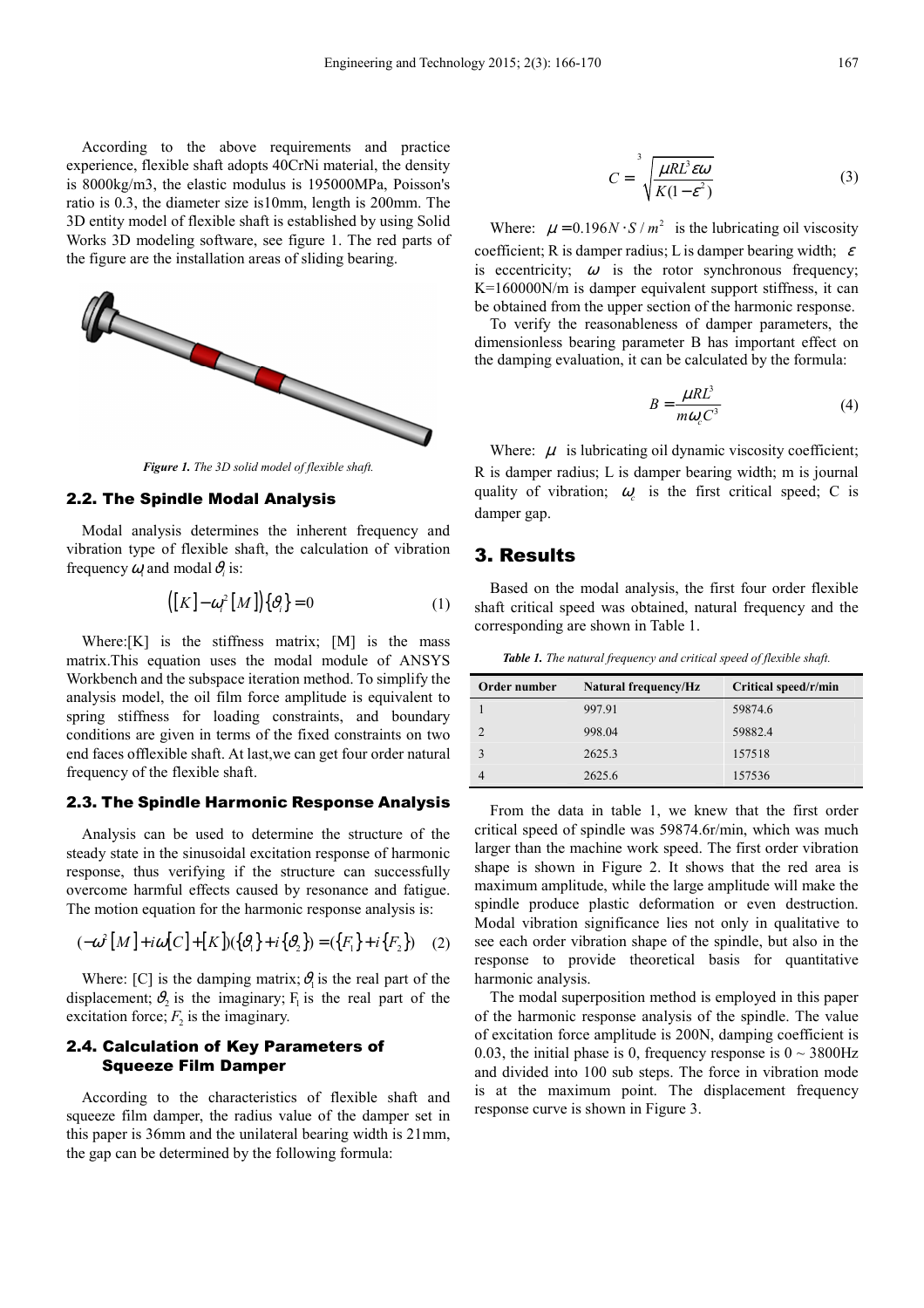

*Figure 2. The first order vibration shape of spindle.* 



*Figure 3. The position of maximum displacement amplitude frequency response curve.* 

From the figure, under the sinusoidal excitations, the maximum displacement of the spindle is 1.25mm, the value is less than the design requirement1.5mmin project, verifies the reliability of the flexible shaft. The result provides an important basis for the clearance of squeeze film damper and solution of dimensionless parameter of the bearing.

Substituting the obtained data, value B is 0.1689. When the value is beside 0.1, damper has a good damping effect (Feng Xinhai, et al, 1989).The damper parameters obtained above is reasonable and reliable, the key parameters of damper are shown in Table 2.

*Table 2. The design results of parameters of squeeze film damper.* 

| Project                                                     | <b>Result</b> |
|-------------------------------------------------------------|---------------|
| Damper radius R/mm                                          | 36            |
| Damper width L/mm                                           | 21            |
| Damper gap C/mm                                             | 0.54          |
| The equivalent support stiffness K/N/m                      | 160000        |
| Eccentricity e/mm                                           | 0.05          |
| Viscosity of lubricating oil $\mu / N \cdot S \cdot m^{-2}$ | 0.196         |
| Lubricating oil density $\rho$ / Kg $\cdot m^{-3}$          | 850           |

#### 4. Discussion

In order to carry out the vibration analysis of squeeze film damper, the damper-bearing-shaft coordinate system was established. Making static equilibrium point as the reference coordinate system origin, the lumped mass method was adopted to solve the motion equation of the system. Coordinate system is shown in Figure 4.

According to the figure, three equations are:



*Figure 4. Damper- bearing –shaft coordinate system.*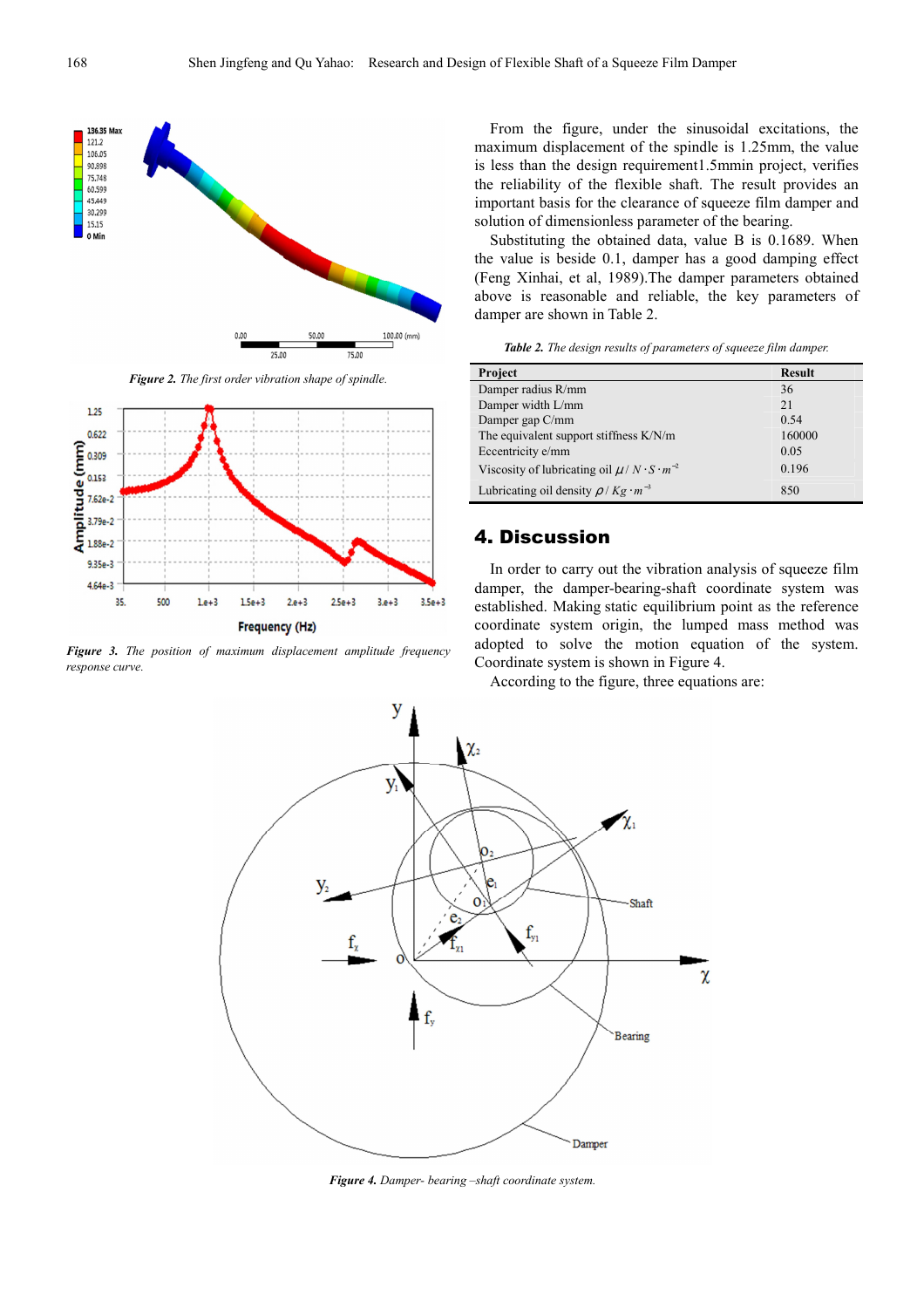For damper:

$$
\begin{array}{l}\n\sum_{1}^{3} x_{2}^{2} = -k_{2} \left( x_{2} - x_{1} \right) + m_{2} \rho \omega^{2} \cos(\omega t) \\
\sum_{1}^{3} y_{2}^{2} = -k_{2} \left( y_{2} - y_{1} \right) + m_{2} \rho \omega^{2} \sin(\omega t)\n\end{array} \tag{5}
$$

For bearing:

$$
\begin{cases}\n\frac{m_1 x_1 - k_1 x_1 + f_x \cos \alpha_1 - f_y \sin \alpha_1 + f_{x1} \sin \alpha_2 - f_{y1} \cos \alpha_2}{m_1 y_1 - k_1 y_1 + f_x \sin \alpha_1 + f_y \cos \alpha_1 - f_{x1} \cos \alpha_2 - f_{y1} \sin \alpha_2}\n\end{cases} (6)
$$

For shaft:

$$
\begin{array}{l}\n\text{m } x = -k_2 \left( x_1 - x_2 \right) - f_{x1} \sin \alpha_2 + f_{y1} \cos \alpha_2 \\
\text{m } y = -k_2 \left( y_1 - y_2 \right) + f_{x1} \cos \alpha_2 + f_{y1} \sin \alpha_2\n\end{array} \tag{7}
$$

Where: "O" is the center of the damper body; "O1" is the center of bearing body; "O2" is shaft center;  $f_x$ ,  $f_y$  is the oil film force component from damper to bearing;  $f_{x1}$ ,  $f_{y1}$  is the oil film force component from bearing to shaft.  $m_2$  is the damper quality;  $m_1$  is the bearing body quality; m is the bearing quality;  $k_2$  is the shaft neck stiffness;  $k_1$  is the damper stiffness;  $\alpha_1$  is the bearing body coordinate system  $o_1x_1y_1$  turning polar angle;  $\alpha_2$  is the shaft coordinate system  $\partial_2 x_2 y_2$  turning polar angle;  $\rho$  is the mass eccentricity;  $\omega$ is the rotor rotating angular velocity.

Setting  $e_1$  as the eccentricity between journal center and bearing center and  $e_2$  as the eccentricity between bearing center and the damper center, they have the following geometric relationship:

$$
e_{1} = \sqrt{(x_{1} - x_{2})^{2} + (y_{1} - y_{2})^{2}}
$$
  
\n
$$
e_{2} = \sqrt{x_{1}^{2} + y_{1}^{2}}
$$
  
\n
$$
\alpha_{1} = \arcsin \frac{x_{1}}{e_{2}}
$$
  
\n
$$
\alpha_{2} = \arcsin \frac{x_{2} - x_{1}}{e_{1}}
$$
 (8)

For bearing, oil film force component was obtained by using the Capone oil film force model of the damper (Huang Wenhu, et al, 2006; G. Adiletta, et al, 1996; Capone,1991).For the oil film force of damper, using end bearing theory, oil film force component expressions are:

$$
f_x = \frac{\mu R L^3}{C^2} \left[ \frac{2\omega \epsilon}{(1-\epsilon^2)^2} \epsilon + \frac{\pi}{2} \frac{(1+2\epsilon^2)}{(1-\epsilon^2)^2} \epsilon \right]
$$
  

$$
f_y = \frac{\mu R L^3}{C^2} \left[ \frac{\pi \omega \epsilon}{2(1-\epsilon^2)^2} + \frac{2\epsilon}{(1-\epsilon^2)^2} \epsilon \right]
$$
(9)

This paper uses 4 to 5 order Runge-Kutta method for solving the equations of motion of the system. When the rotor speed is 24000r/min, comparing the system with damper and without damper under the condition of steady state response, the result is shown in Figure 5. As can be seen from the graph, after adding damper, vibration amplitude of the rotor system has obvious attenuation, further demonstrates the damper parameters designed in this paper is reasonable and reliable.



*Figure 5. 24000r/min axial steady orbit response curve.*